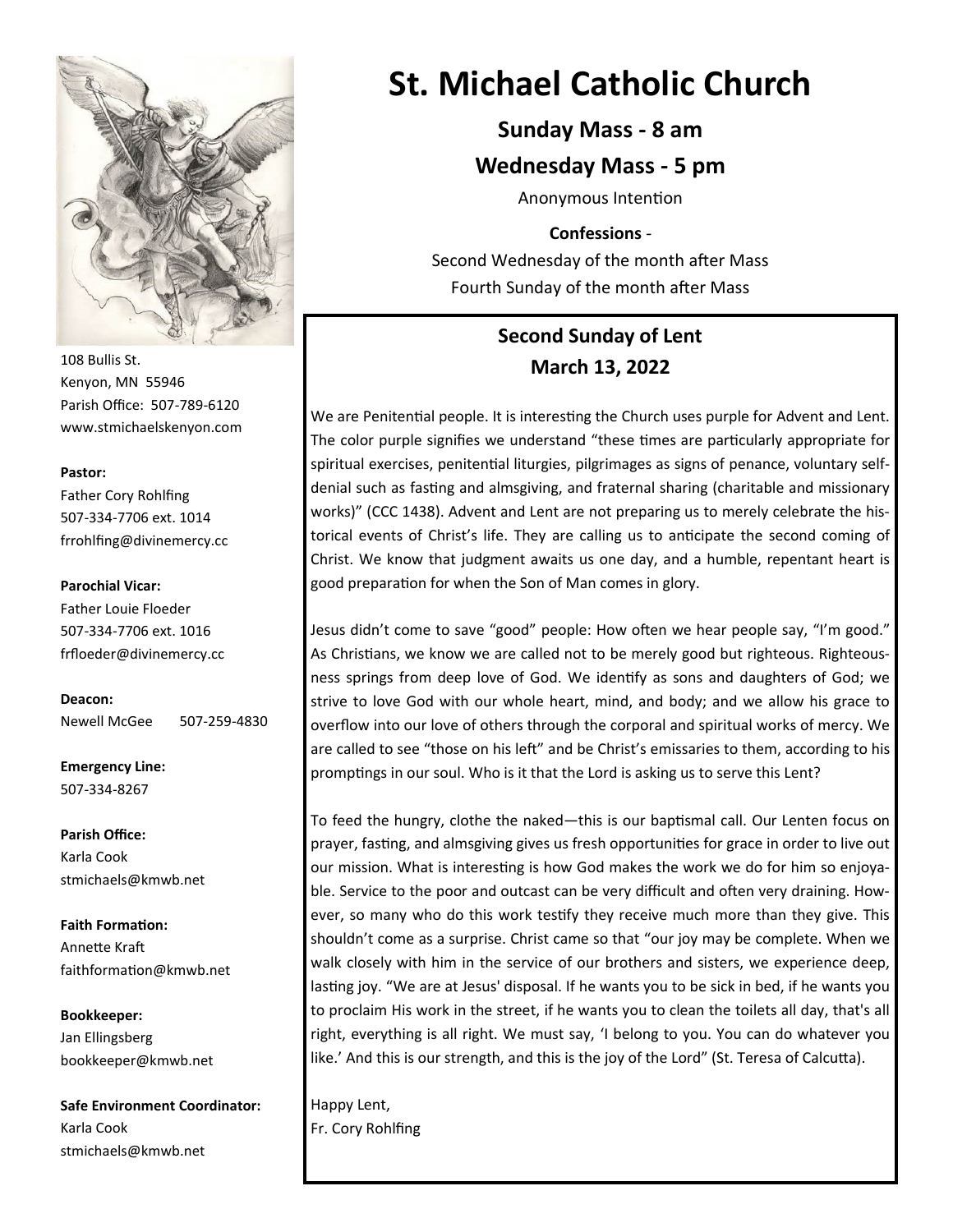Welcome to all those visiting us today. We invite everyone to continue to celebrate Mass with us at St. Michael's. Please let the parish office know if we can be of assistance to you.

#### **CONTRIBUTIONS March 6, 2022**

Adult Envelopes: \$1155.00 Loose Plate: \$ 72.00

**Saints of the week** March 15 - St. Louise de Marillac March 17 - St. Patrick March 18 - St. Cyril of Jerusalem March 19 - St. Joseph

#### **Divine Mercy Mass schedule:**

Sunday - 8 am, 10 am, 12 pm (Spanish), 5 PM Monday - 5:30 pm Tuesday - 8:30 am Wednesday - 8:30 am IC 10:30 am IC Thursday - 8:30 am Friday - 8:30 am Saturday - 8:30 am, 4 pm

#### **LITURGICAL SCHEDULE**

#### **March 20**

Reader: Mike Chase Ushers: Bruce & Laurie Chmelik Servers: Ryan LaCanne & Mark Mund

#### **March 27**

Reader: Lou Breimhurst Ushers: Greg Dapper & Tim LaCanne Servers: Izzy Chmelik & Jett Smith

March money counters:

Georgia Quamme & Pam Hegseth

## **IMPORTANT UPCOMING DATES**

March 16 - Stations of the Cross 5:30 pm

March 18 - Stations of the Cross 6:00 am

March 20 - Stations of the Cross 9:00 am

March 21 - Parish Council 7:00 pm

March 23 - Parish Reconciliation 5:30 –7:00 pm Stations of the Cross 5:30 pm

March 25 - Stations of the Cross 6:00 am

We pray for all our parishioners, families and friends who are in need of physical or spiritual healing, especially, Anne Haynes, Bryce Young, Don Graunke, Marian Spindler, Donna Hollund, Mike "Mac" McDonald, and Reymundo Ramirez.

We pray for those in the Armed forces, especially Sergio Jr & Angela Rodriguez, Zury Hoaglund, and Zane Hoaglund.

St. Michael the Archangel, defend us in battle, be our protection against the wickedness and snares of the devil. May God rebuke him we humbly pray; and do thou, O Prince of the Heavenly host, by the power of God, cast into hell Satan and all the evil spirits who prowl about the world seeking the ruin of souls. Amen.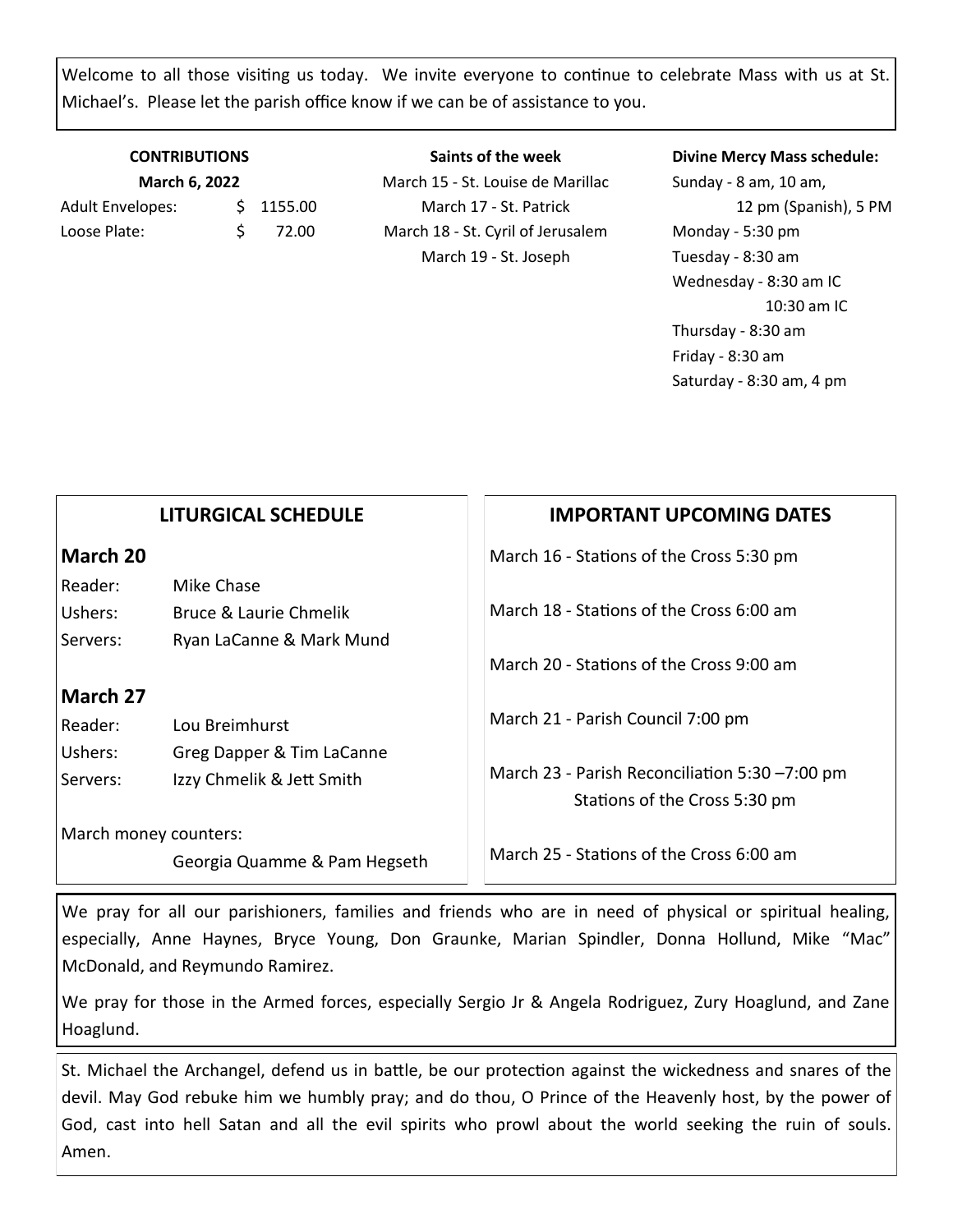#### **Faith Formation Director Job Opening**

St. Michael's is currently seeking a person to take over the responsibilities of the Faith Formation Director position. This position is approximately 6 hours a week but may require more certain times of the year.

Duties include: work with Faith Formation teachers, paperwork for Sacraments, curriculum development, recruit teachers, training sessions, available resource for all teachers/students, implement/plan Safe Environment, special programs/holidays throughout the year, compliance of teachers with the Essential 3, order items needed, registration, and other tasks as assigned.

For a complete job description, questions, or to apply please contact the parish office.



Are you interested in growing in solidarity with our Catholic brothers and sisters in our partnership diocese of Kitui, Kenya? St. Michael's parishioners are invited to participate in the Living Water program again this year, to "Give Change and Change Lives" for those in Kitui. Through prayer, reflection, and almsgiving, parishioners will have the opportunity to grow in KITUI, KENYA PARTNERSHIP understanding about our partnership diocese.

This year, we will help support the lives of Kenyan children though Living Water: give change to provide healthy water for drinking, food, healthcare, and hygiene - truly water for life. Your help is very important this year as drought conditions worsened in 2021.

More information and water bottles are available in the atrium. Thank you for your continued support of the Kitui Living Water Program. If you have any questions, please call Mary Jo Voxland @ 507-789-5962.

## **SYNOD**

Representatives from Divine Mercy, St. Michael's, Holy Trinity, and St. Andrew met together on March 5. As you may remember the focus areas for the synod are:

•Forming parishes that are in the service of evangelization

- •Forming missionary disciples who know Jesus' love and respond to his call
- •Forming Youth and young adults in and for a Church that is always young



Those there received additional theological input and responded to the topics the pastor chose from each area of these areas:

•Welcoming Parishes

•Life Long Formation

•Youth Ministry: Grades 6-12

Many ideas and possible plans were generated and sent to the diocese that day.

Next steps:

Archdiocesan Synod: representatives from these four groups will attend the Archdiocesan Synod on Pentecost weekend. Collectively the Synod members will recommend pastoral priorities to Archbishop Hebda.

Pastoral Letter: Archbishop Hebda, after considering the recommended pastoral priories will write a pastoral Letter, which will be published on the Feast of Christ the King.

The Pastoral Letter will lead to a Pastoral Plan to move our Archdiocese into the future.